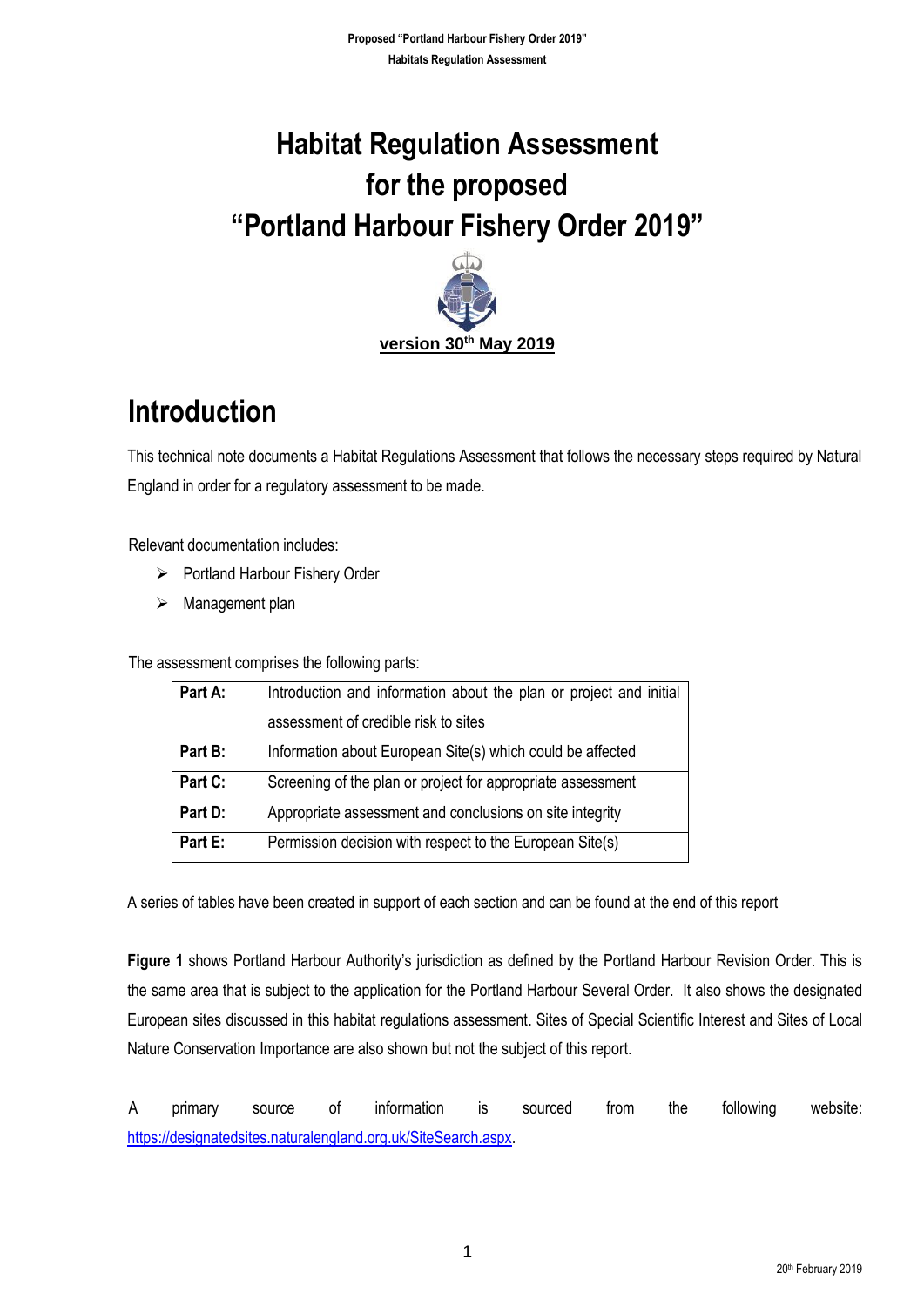#### **A. Introduction and information about the plan or project and initial assessment of credible risk to sites**

The relevant information is enclosed within the following list of tables:

| Part A             |                                                                                 |
|--------------------|---------------------------------------------------------------------------------|
| Table A2           | Details of the plan or project                                                  |
| Table A2i          | Activities relevant to Extraction of Living Resources                           |
| <b>Table A2ii</b>  | Activities relevant to Production of Living Resources                           |
| Table A2iii        | Pressures relevant to activities associated with Extraction of Living Resources |
| <b>Table A2iv</b>  | Pressures relevant to activities associated with Production of Living Resources |
| Table A3i          | <b>Designated Sites Location Plans</b>                                          |
| <b>Table A3ii</b>  | Initial Assessment of Risk Part 1                                               |
| <b>Table A3iii</b> | Initial Assessment of Risk Part 2                                               |
|                    |                                                                                 |

In terms of an explanation, the following points are relevant:

- **Table A2** 
	- $\circ$  Includes details about what in this case is considered to be a 'Plan'.
- **Table A2i, A2ii, A2iii and A2iv –**
	- o the 'JNCC Pressures-Activities Database' (see [http://jncc.defra.gov.uk/default.aspx?page=7136\)](http://jncc.defra.gov.uk/default.aspx?page=7136) has been consulted in order to populate these tables
	- $\circ$  the following categories have been identified as being relevant to fisheries:
		- Extraction of Living Resources
		- Production of Living Resources
	- o 'Activities' relevant to each of these categories are listed in **Tables A2i and A2ii**
	- o 'Pressures' relevant to these activities have also been listed and can be found in **Tables A2iii and A2iv**
	- $\circ$  In the case of both activities and pressures these are reflective of fishery activity in a more general sense and do not necessarily reflect what would actually take place
- **Table A3i –**
	- o location plans are provided for the following sites which are within 2 km of Portland Harbour Authority's iurisdiction:
		- Chesil Beach & The Fleet SAC
		- Chesil Beach & The Fleet SPA
		- Chesil Beach & The Fleet Wetland Area of International Importance under the Ramsar Convention (Ramsar site)
		- Studland to Portland Special Area of Conservation (SAC)
		- Isle of Portland to Studland Cliffs SAC
- **Table A3ii and A3iii –**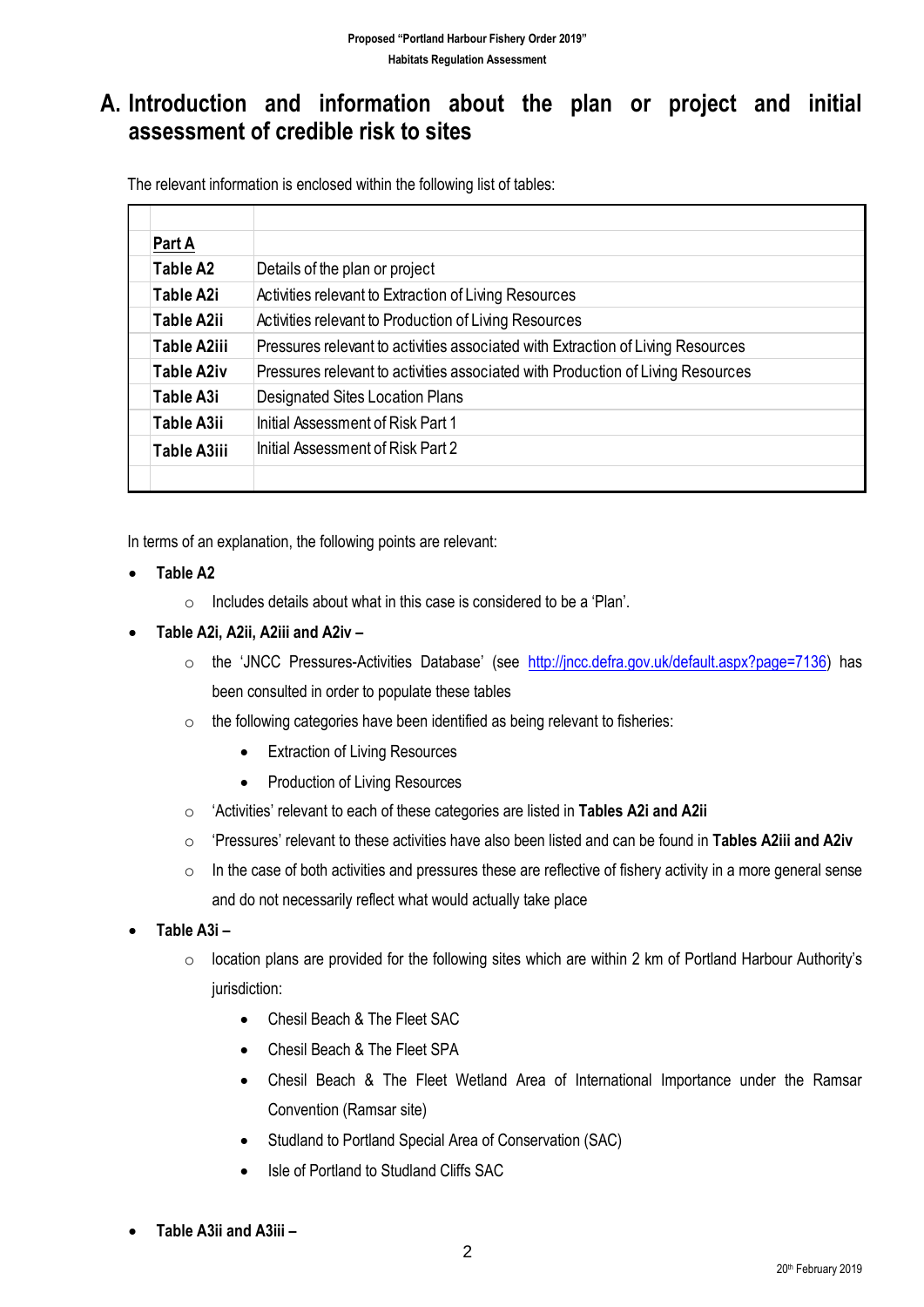• Include an initial assessment of risk and that there is or may be a credible risk that the plan subject to this assessment might undermine the conservation objectives of a European Site. Further Habitats Regulations assessment is therefore necessary – see Part B which follows.

#### **B. Information about European Site(s) which could be affected**

The relevant information is enclosed within the following list of tables:

| Part B  |                                                                                                                                        |
|---------|----------------------------------------------------------------------------------------------------------------------------------------|
| Table B | Information about the European Sites that could be affected and associated Conservation<br>Objectives (inclusing supplementary advice) |
|         |                                                                                                                                        |

In terms of an explanation, the following points are relevant:

- **Table B.** includes the following information:
	- o Site name
	- o Qualifying (Designated) Features Summary
	- o Availability of Conservation Objectives and Supplementary Advice
	- o Weblink to Natural England Conservation Objectives if available
	- o Weblink to supplementary advice for Conservation Objectives if available
	- o Marine and/ or Terrestrial
	- o Relationship with Portland Harbour Authority Jurisdiction
	- $\circ$  legally underpinned by

The next section discusses the screening of the plan for appropriate assessment.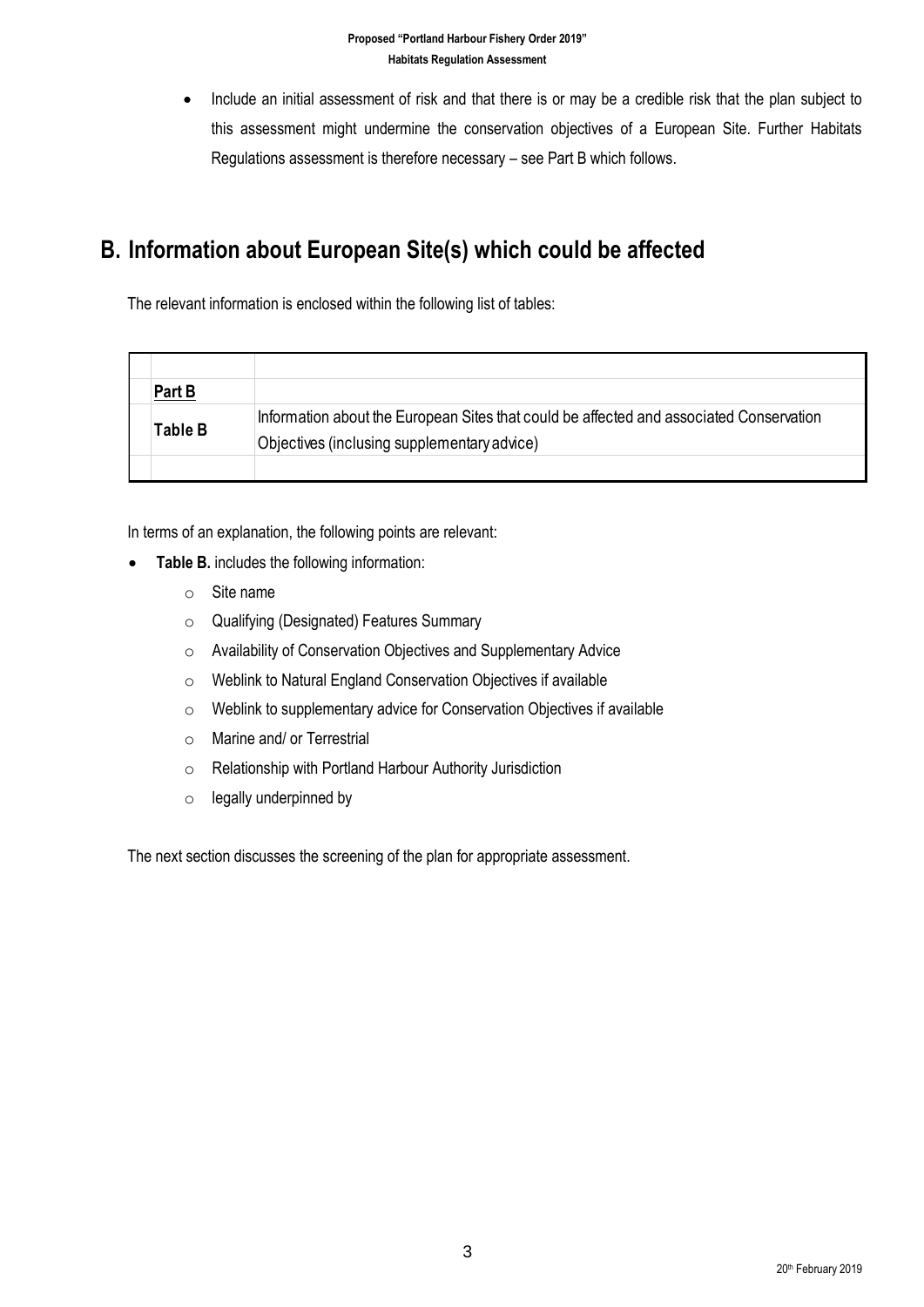### **C. Screening of the plan or project for appropriate assessment**

The relevant information is enclosed within the following list of tables:

|  | Part C             |                                                                                                    |
|--|--------------------|----------------------------------------------------------------------------------------------------|
|  | Table C1           | Test 1                                                                                             |
|  | Table C2i          | Risk Assessment (without mitigation) - Part 1 (relevant Features/ Subfeatures and associated       |
|  |                    | attribtues, targets, seasonal considerations and supporting notes)                                 |
|  | Table C2ii         | Risk Assessment (without mitigation) - Part 2 (Risk of significant effects alone or in-combination |
|  |                    | and its mechanism/ pathway and reason)                                                             |
|  | <b>Table C2iii</b> | Test 2                                                                                             |
|  |                    |                                                                                                    |

#### • **Table C1 –**

- o The table considers whether the plan is either directly connected with or necessary to the (conservation) management (of the European Site's qualifying features) and concludes this is not the case therefore the next steps are necessary.
- **Table C2i –**
	- o Includes the information necessary to inform a risk assessment without mitigation
	- $\circ$  the following features/ sub-features are considered to be relevant:
		- Coastal lagoons
		- Widgeon
		- Little Tern
		- Reefs
- **Table C2ii –**
	- $\circ$  Table has been populated following interrogation of Natural England's supplementary advice
	- o The following attributes are also considered to be relevant:
		- Non-native species and pathogens
		- Water quality contaminants
		- Water quality turbidity
- **Table C2iii –**
	- o In conclusion an Appropriate Assessment is considered to be the next step which is considered further in the next section.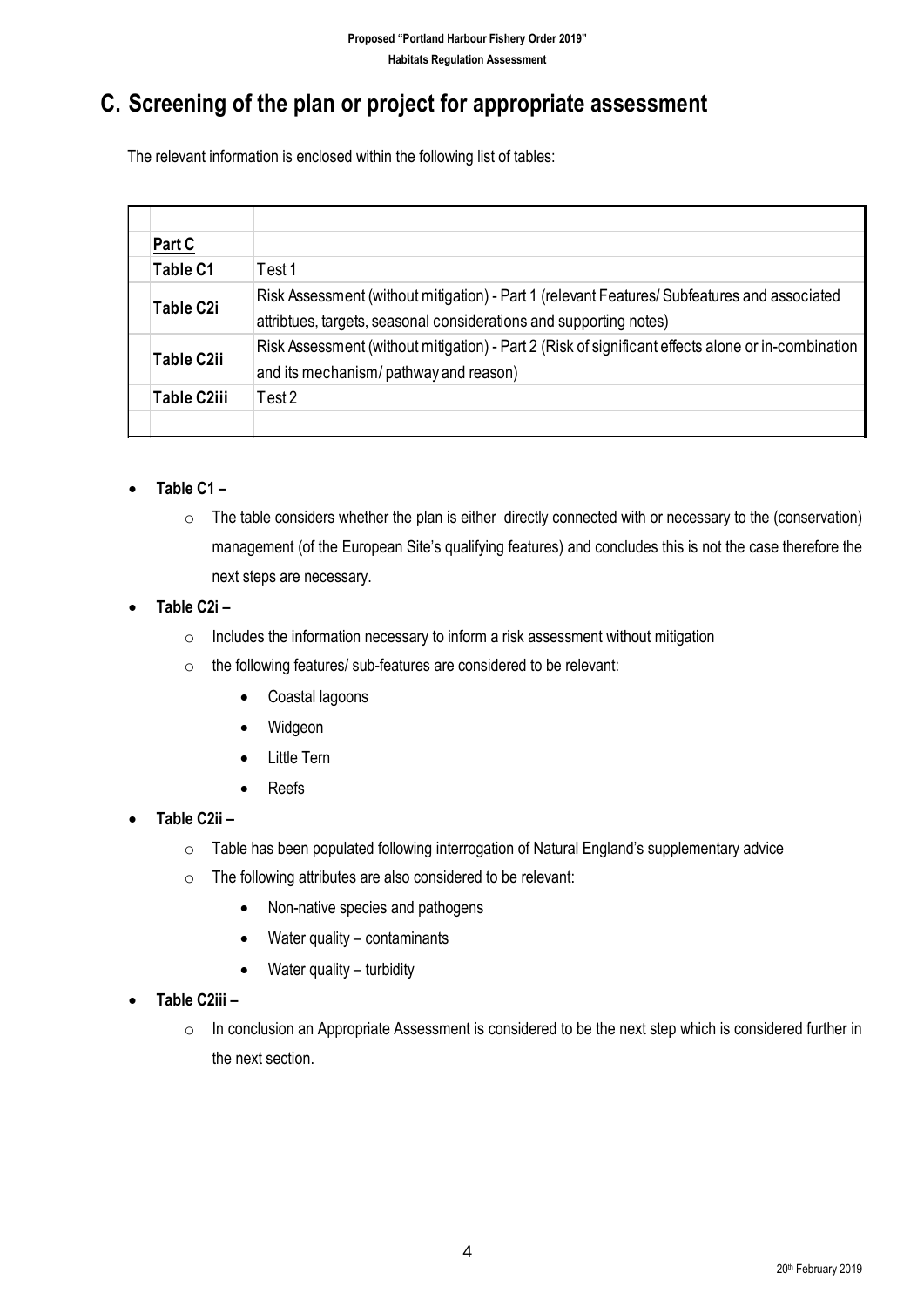### **D. Appropriate assessment and conclusions on site integrity**

In light of the screening decision above in section C, this section contains the appropriate assessment of the implications of the plan or project in view of the Conservation Objectives for the European Site(s) at risk.

The relevant information is enclosed within the following list of tables:

| <b>Part D</b> |                                          |
|---------------|------------------------------------------|
| Table D3      | Appropriate Assessment (with mitigation) |
| Table D5      | Conclusion on Site Integrity             |
|               |                                          |

#### • **Table D3 –**

- $\circ$  Prior to leasing or licencing a site or operation in connection with this Order as the Competent authority, the harbour authority will undertake a Habitat Regulation Assessment in consultation with Natural England which will inform the outcome and take this into account when making any decision.
- $\circ$  It can be ascertained on this basis that for this Plan 'no adverse effect' because the detailed proposals will be subject to a further Habitats Regulation Assessment with the harbour authority being the Competent Authority.
- $\circ$  Prior to leasing or licencing a site or operation in connection with this Order a condition is therefore proposed that the harbour authority as the Competent authority undertakes a Habitat Regulation Assessment in consultation with Natural England which will be taken into account when making any decision to issue a lease or licence under this Order.
- **Table D5 –**
	- $\circ$  In our opinion, it can be ascertained that this plan or project will not have an adverse effect on the integrity of the following site(s), either alone or in combination with other plans and projects, subject to a permission being given the condition discussed above.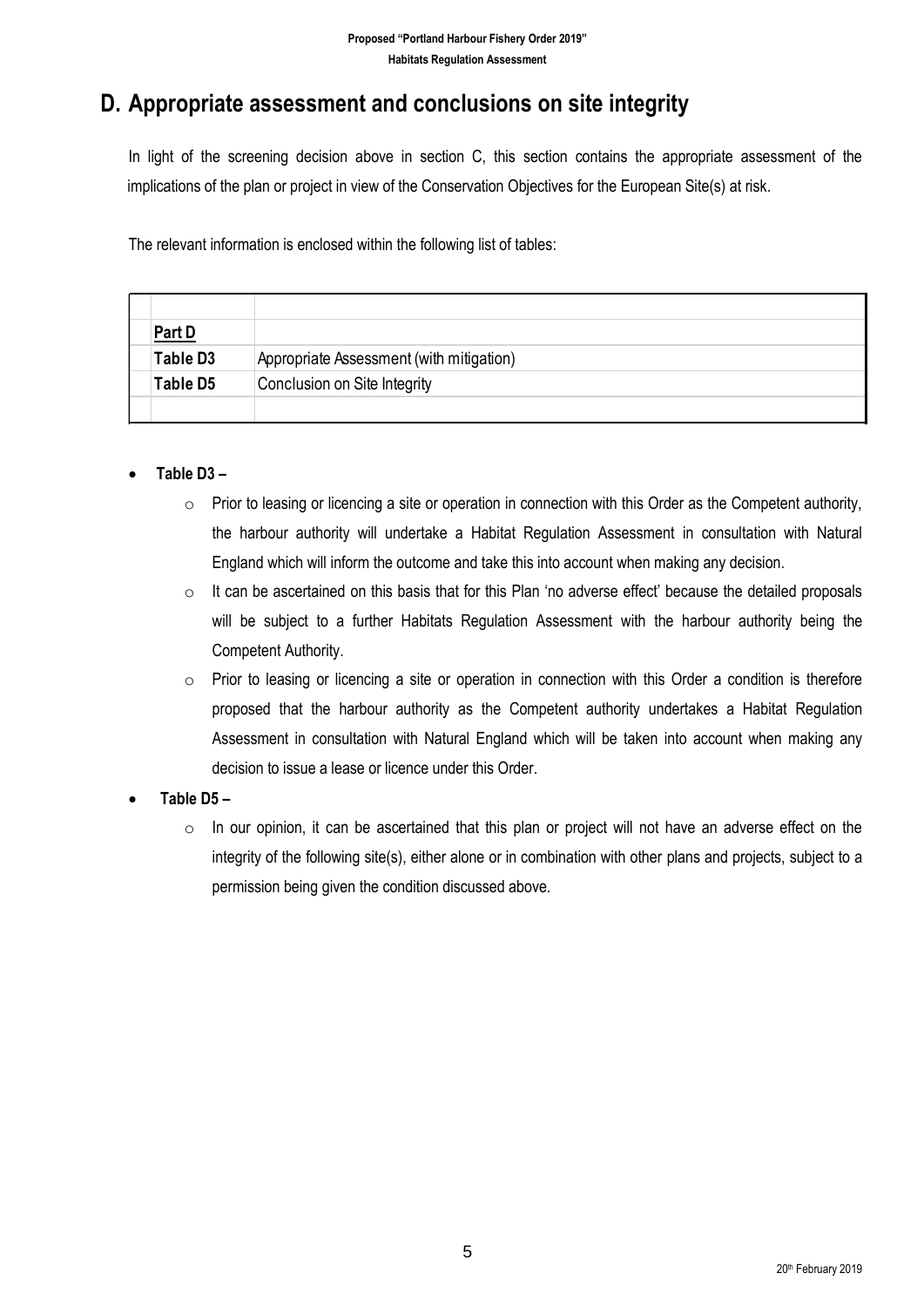### **E. Permission decision with respect to the European Site(s)**

The relevant information is enclosed within the following list of tables:

| Part E  |                                                    |
|---------|----------------------------------------------------|
| Table E | Permission decision with respect to European Sites |
|         |                                                    |

#### • **Table E –**

o In conclusion it is our opinion that consent may be given but only subject to the implementation of the following condition:

*"Prior to leasing or licencing a site or operation the harbour authority as the Competent authority must undertake a Habitat Regulation Assessment in consultation with Natural England and this must be taken into account when making any decision to issue a lease or licence under this Order."*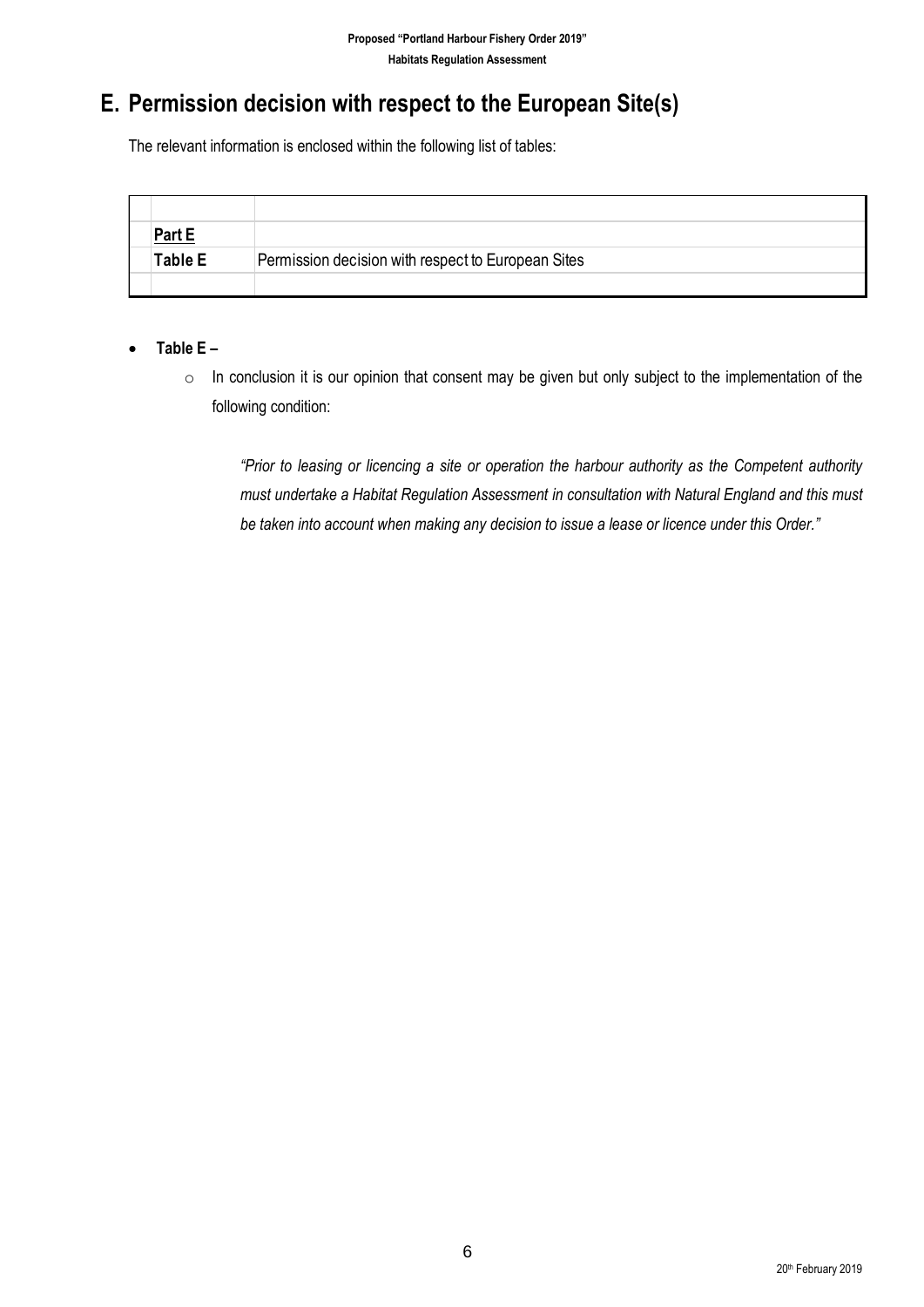## **Figure 1** – **Portland Harbour Authority Jurisdiction and Nature Conservation Sites**